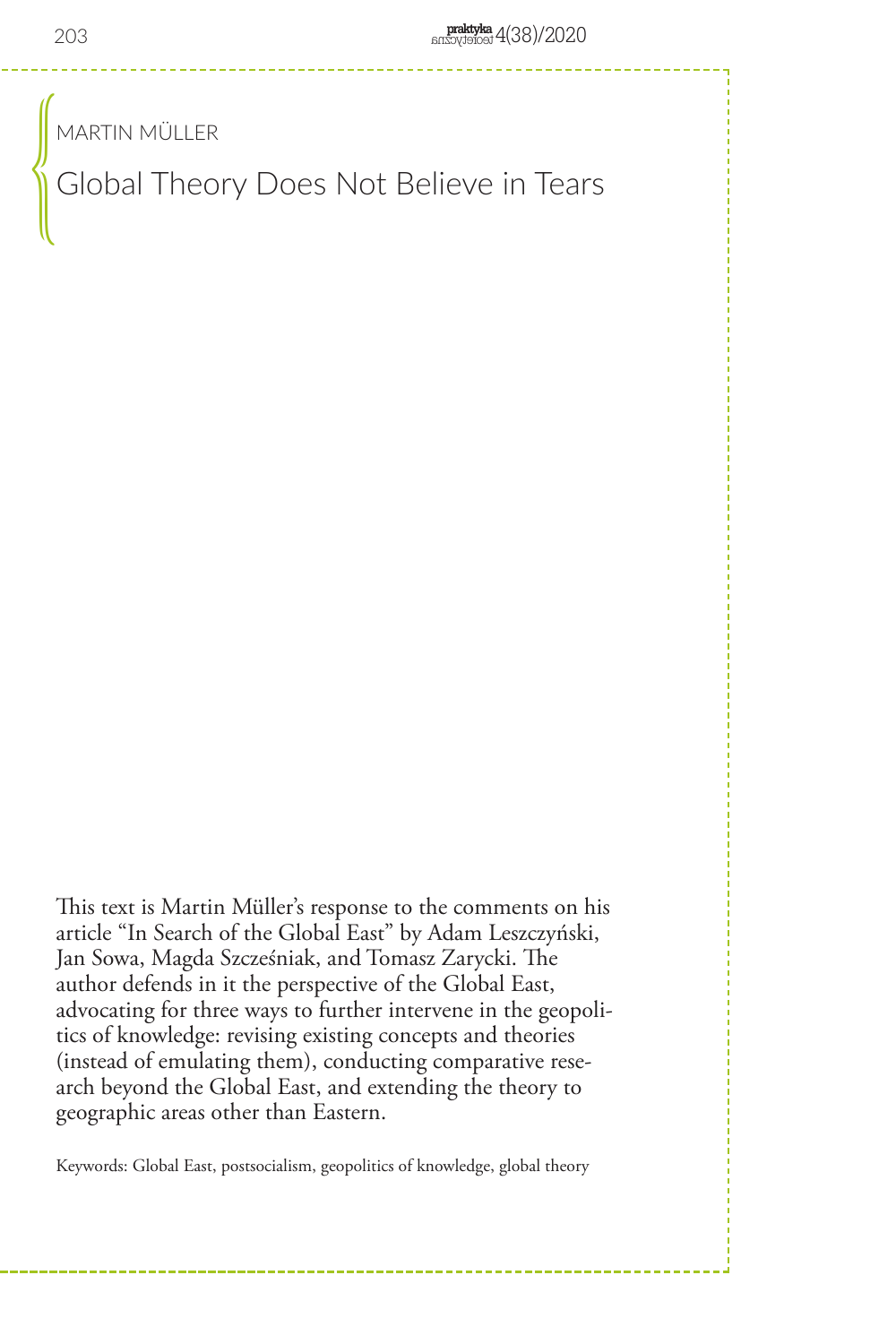Today I received an e-mail from a large publishing house, asking me whether I wanted to edit a *Handbook of the Global East*. One can move from marginal critique to establishment in less than two years these days. Apparently, the term 'Global East', experimental as it is, has enough sex appeal to convince publishers that it will sell. This e-mail could serve as the serendipitous occasion for a triumphant riposte to the doubts of Adam Leszczyński and Tomasz Zarycki (both this issue) as to whether the Global East can work: 'yes, it can!' But it might also confirm Jan Sowa's (this issue) worst fears, who I see quipping that it is akin to 'organizing a marketing campaign to advertise the end of capitalism' (177). After all, editing a handbook with a Western publisher risks reinforcing the very practices and hierarchies it seeks to challenge.

I am under no illusion that the publisher contacted me because of the intellectual value of the project of the Global East, or because of its emancipatory thrust. They contacted me because they smelled a net positive return-on-investment. But will it be an epistemic and intellectual project worth pursuing? Will it create new ideas, stimulate debates and make space for new voices? These are central questions of the Global East and I thank the four commentators for their time, thoughts and the good grace with which they engaged with my work. Thanks for sharing dreams (Zarycki), as envisioning a conceptual utopia was part of the exercise that I engaged in. Thanks also for sharing disillusionment and the feeling that the Eastern *zadupie* (Polish for 'godforsaken land', if I read Adam Leszczyński well, and a possible precursor of the Southern- -German *Hinterdupfing*?) might be beyond redemption. Thanks for pushing me further to think through class (Szcześniak) and global capitalism (Sowa).

For this reply, I have distilled three main questions from the four commentaries. I have phrased them in a pointed fashion, even if the commentators express them with much more eloquence and nuance.

Do we need to think the Global East (more) through class and capitalism?

Any analysis of the postsocialist East must grapple with the violent force of integration into global capitalist relations. The extent and trajectory of this integration have varied, of course, from the posterchildren of the capitalist transition – Poland and the Baltics, to the wayward children of Russia and Central Asia. The brandscapes of the high streets and peripheries in Eastern European cities are a familiar neon-litany of

Martin Müller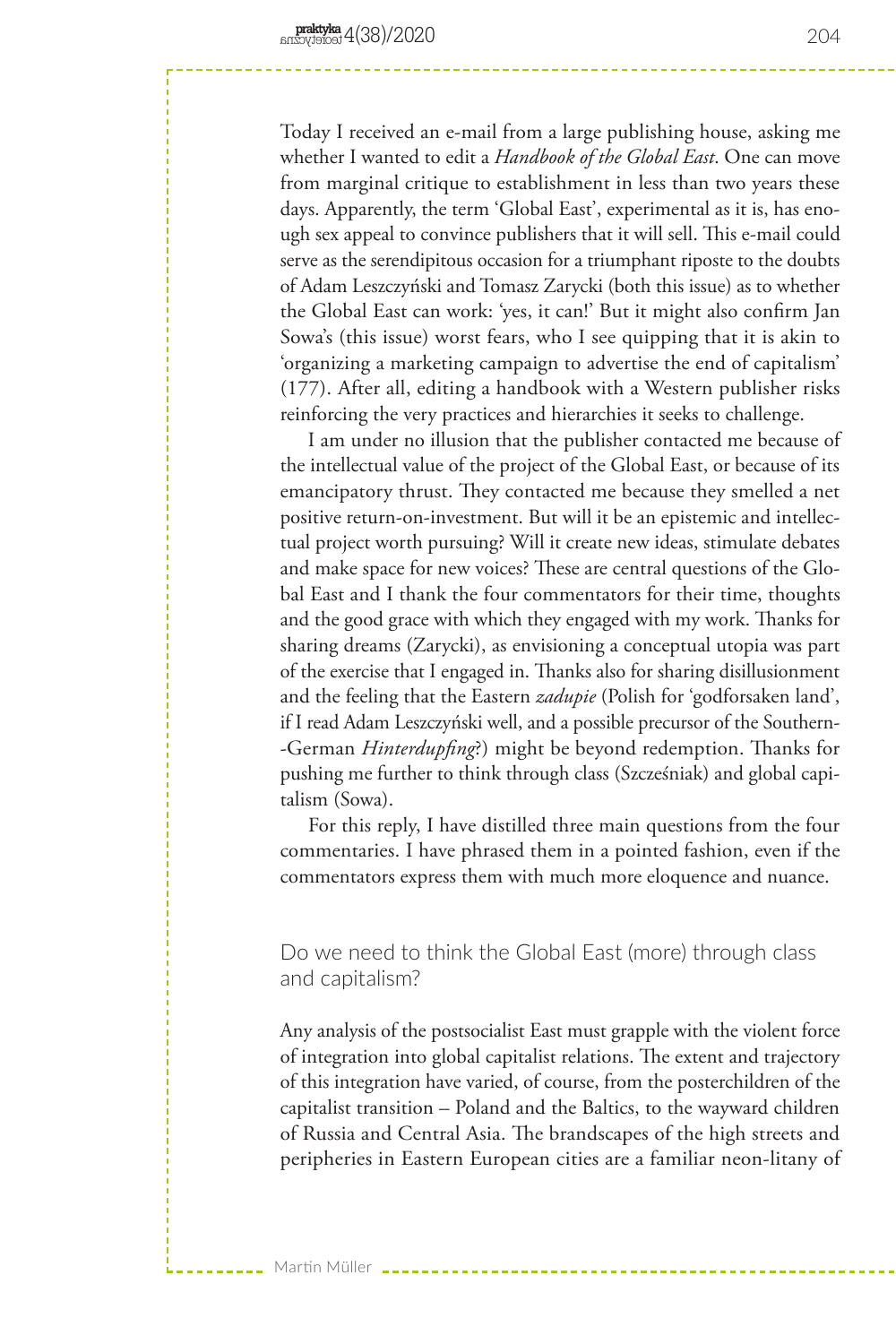Western labels and corporations. Questions of class and class aspirations through consumption, as raised by Magda Szcześniak, and of who calls the shots in global capitalism, as Jan Sowa enquires, are important. They receive a marginal treatment in my article – not, however, because I thought them negligible. The ample literature on the topic attests to the contrary (Boatcă 2006; Cabada 2020; Vliegenthart 2010, as just a few among many).

But my purpose is a different one. My piece intervenes in the global geopolitics of knowledge: who produces knowledge for whom, and with what consequences? The global geopolitics of knowledge is not a direct mirror of capitalist power relations. Economic heavyweights such as Germany, France, China and Japan are minor players in knowledge production and are outflanked by much smaller countries such as New Zealand, as I have shown in a recent study in the field of human geography (Müller 2021). Postsocialist countries, such as Poland and Russia, punch far below their economic weight in this game (Trubina et al. 2020).

Who dominates the geopolitics of knowledge is not just a question of economic power and excellent universities, although it is this as well. It is more a question of language, and of sign systems and affective attachments more generally. The hierarchies of desire and knowledge are more obdurate than those of money and wealth. The Czech Republic now has a higher purchasing power per capita than Italy (here and below, reference is to IMF 2020 Gross Domestic Product in purchasing power parities per capita for 2020). But will we soon be reading *The Unbearable Lightness of Being* instead of Dante's *Divine Comedy* and listening to Smetana's *Vltava* instead of Verdi's *Aida*? No. An average Lithuanian now creates more comparative economic value than a Spaniard. Will we soon flock to Vilnius instead of Barcelona? No. The average Pole produces more wealth in purchasing power terms than the average Greek, but does that make us crave *pierogi* and *gołąbki* more than *gyros* and *moussaka*?

None of the economic indicators above turn the Czech Republic, Lithuania or Poland into centres of global capitalism, of course. The headquarters of blue chips are elsewhere, as Sowa remind us. But many countries of the East have nevertheless become rather wealthy countries in global terms. The OECD, for example, lists Romania and Russia as high-income countries, Bulgaria as an upper-middle-income country. (There are, of course, significant domestic inequalities that such averages disguise, as Szcześniak remarks.) Yet, in the geopolitics of knowledge, these same countries are perhaps more peripheral than the much poorer Global South (Waldstein 2010; Petrovici 2015; Tlostanova 2015). This

My piece intervenes in the global geopolitics of knowledge: who produces knowledge for whom, and with what consequences? The global geopolitics of knowledge is not a direct mirror of capitalist power relations. Economic heavyweights such as Germany, France, China and Japan are minor players in knowledge production and are outflanked by much smaller countries such as New Zealand.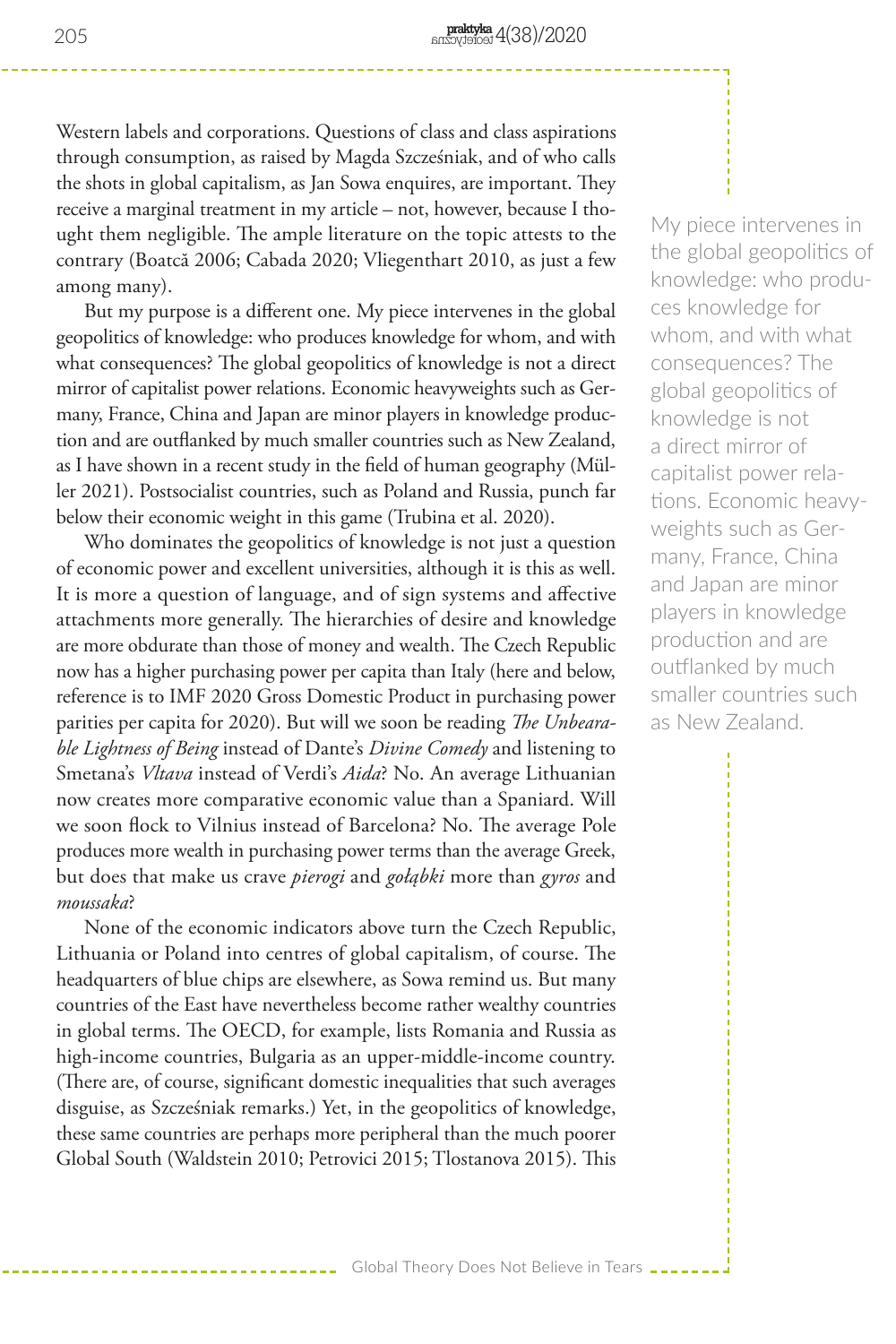- Martin Müller ---

situation is exacerbated with the Southern and decolonial turn in global theory (Comaroff and Comaroff 2011; de Sousa Santos 2014). In other words, Warsaw will soon have the highest building in the EU, speaking not least to its economic prowess; but the Varso Tower (what a subtle play on words) is still designed by the British Foster + Partners. The vectors of desire and knowledge are much more inert than the centres of the economy.

If we talk about economic forces, the most persistent, I think, is where desire meets the economy to create an affective economy (Ahmed 2010; Schurr and Militz 2018). In an affective economy attachments and detachments, attraction and aversion create or annihilate economic value. Much of the East is enveloped in a negative global affective economy – that of neglect, greyness, blandness, boredom. Magda Szcześniak rightly draws our attention to how these are linked to the perception of a failed modernity. What is interesting is that this negative affection also holds for many people in the East themselves, as Leszczyński demonstrates with his list of vernacular nicknames.

# Is the Global East too diverse to hold together?

The thirty countries (or thirty-and-a-half, if one counts East Germany) that emerged from the dissolution of state socialism have taken widely different economic and political trajectories in the past thirty years; to the point that I have argued elsewhere in favour of abandoning the concept of postsocialism (Müller 2019). Yet, the Global East, as a concept, does not seeks to build political or economic unity. That would indeed be a tall order. Somewhat more modestly, it seeks to create a movement towards epistemic emancipation. That is difficult enough, but there is a chance, I believe, to succeed.

The societies of the Global East share at least two predicaments in the global epistemic space. First, an exclusion from the hemispheric categories of North and South that are increasingly used to frame debates in global theory and decolonialism. Second, an external status in (Western) European colonialism as neither direct colonisers nor direct colonies. Incidentally, these predicaments are shared by a number of other imperial formations, notably those of the former Ottoman, Chinese, Persian and Japanese empires. For that reason, I have started to write of the Global Easts in the plural (Müller 2020b). I hold that these commonalities do create a shared epistemic position from outside the (Western) European colonial dyad and its culmination in Western

The societies of the Global East share at least two predicaments in the global epistemic space. First, an exclusion from the hemispheric categories of North and South that are increasingly used to frame debates in global theory and decolonialism. Second, an external status in (Western) European colonialism as neither direct colonisers nor direct colonies. Incidentally, these predicaments are shared by a number of other imperial formations, notably those of the former Ottoman Chinese, Persian and Japanese empires. For that reason, I have started to write of the Global Easts in the plural (Müller 2020b).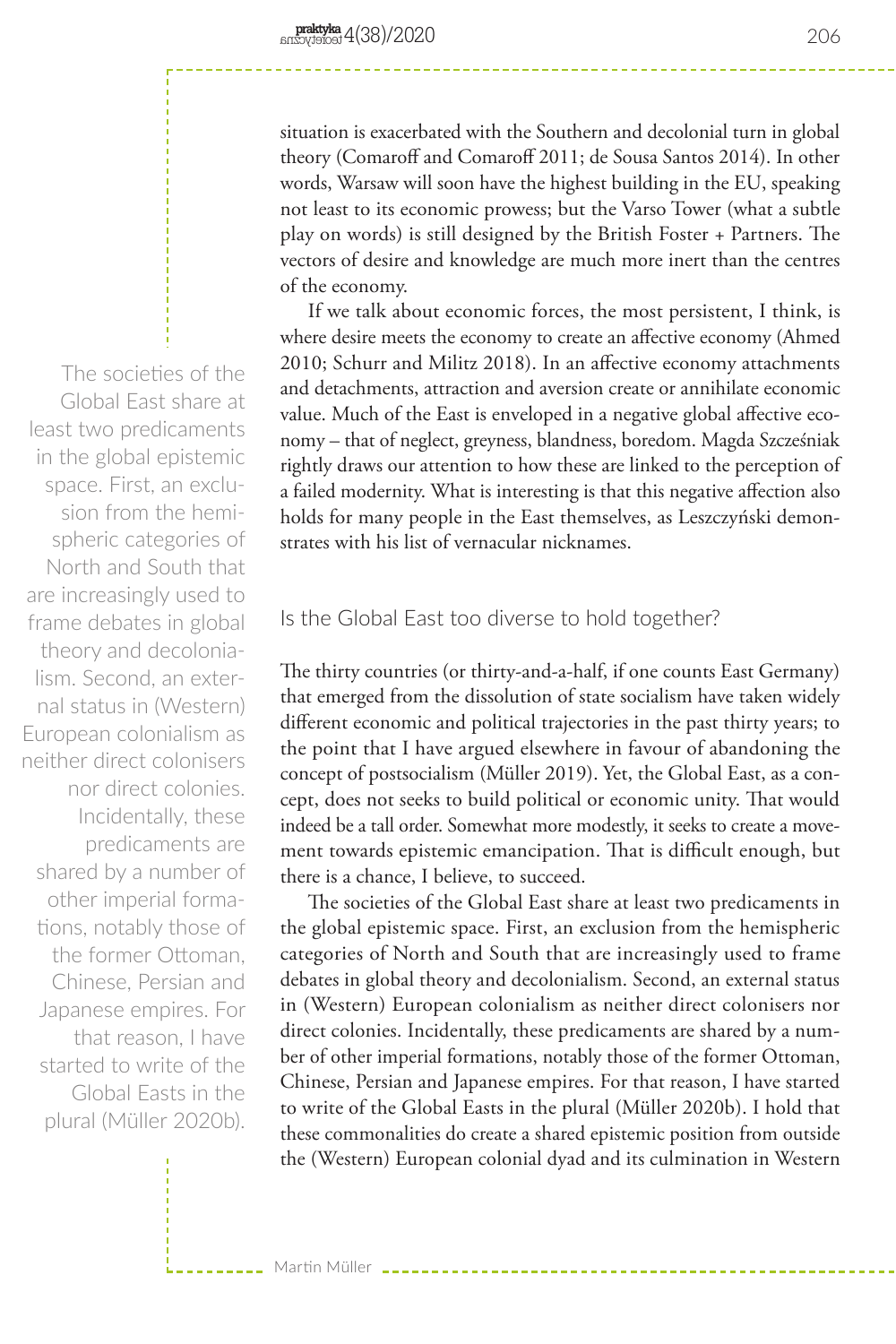modernity. That epistemic position enables what the Russian literary theorist Viktor Shklovsky (2005 [1923]) called 'The Knight's Move'. Like the chess piece of the knight, this move is not straightforward, but forward and sideways, 'our tortured road is that of the brave'1 . It is this sideways glance on Western modernity – its achievements and theories – that the epistemic position of the East can proffer (see also Boym 2017).

To be sure, the Global East lacks the shared Other of European colonialism that is so powerful in similar movements in the Global South. Power relations do run every which way, as Sowa writes. What is more, many scholars in Eastern Europe welcomed the dissolution of socialism as a (re)turn also to the academic community of (Western) Europe. As such, the priority has been to attain recognition in European scholarship rather than to criticise it, as Zarycki and Szcześniak remark. Waldstein (2010, 100) senses a danger of provincialism in this European allure: 'After all, the hunger for outside wisdom, just as intellectual xenophobia, is itself a sign of provincialism.' The status of Western Europe is therefore far more ambiguous for the Global East than it is the case for the Global South, where it was, for the most part, the colonial Master. Rallying against a common oppressor is therefore less obvious for the Global East.

#### Is the Global East possible?

But there is also a strength in that awkward position vis-à-vis (Western) European colonialism. The surprise turn of the knight's move entails that 'the strength of the semi-periphery resides primarily in the cultural and epistemic sphere' (Boatcă 2006, 320). I am confident that we are at a historical juncture that will allow the Global Eastern project to take flight, contra Zarycki's and Leszczyński's doubts. What makes me so hopeful is the turning tide on both sides. In global theorising, the Southern and decolonial turns have created propitious conditions for theories from outside the core to be heard and to make difference. Certainly, much of this centrifugal movement still focuses attention on the former (Western) European colonies, but it does not have to stay this way. In the East, a new generation of scholars has come of age, producing outstanding research (Gierat-Bieroń, Orzechowska-Wacław-

<sup>1</sup> The full quotation in Russian goes: Наша изломанная дорога – дорога смелых, но что нам делать, когда у нас по два глаза и видим мы больше честных пешек и по должности одноверных королей.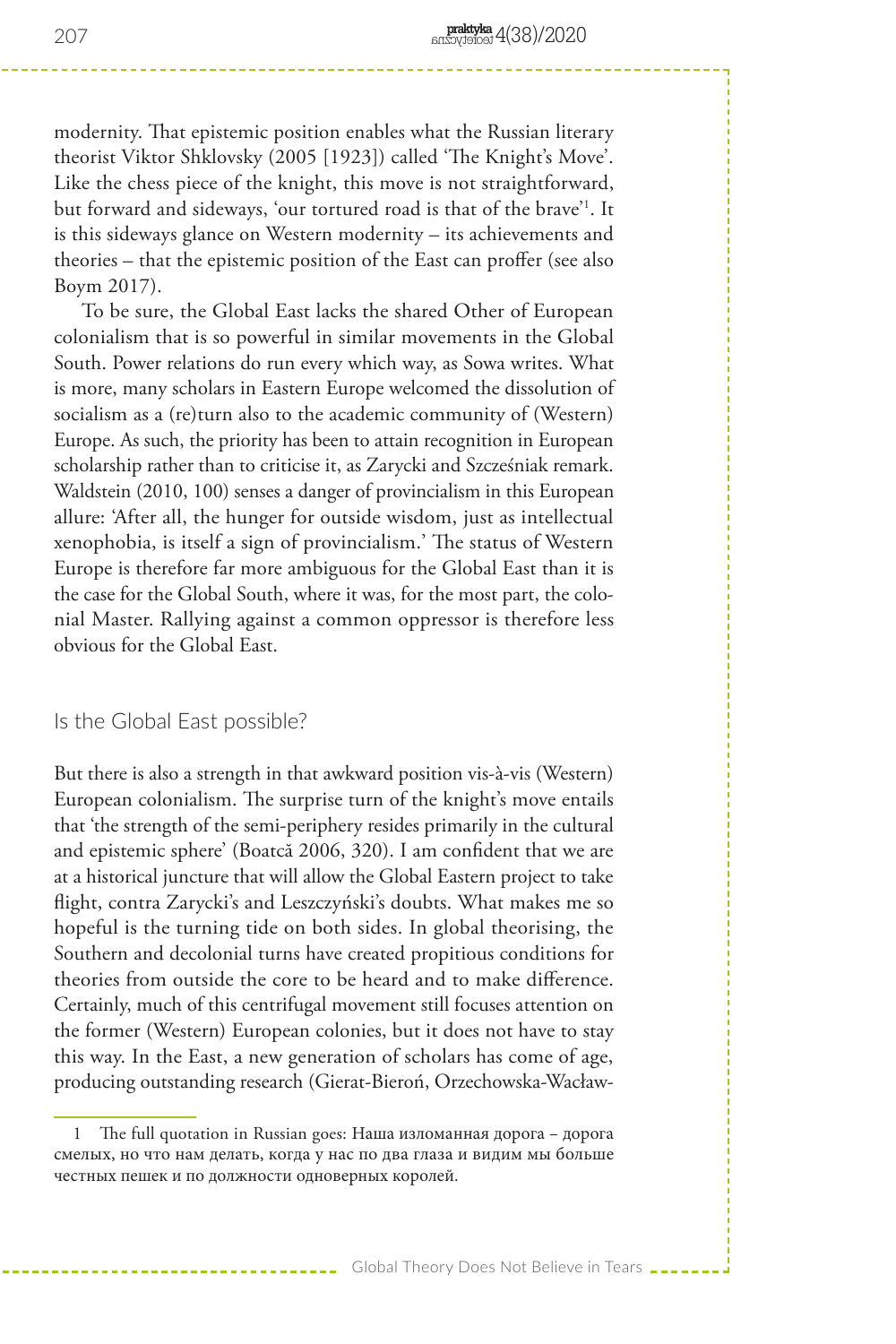Martin Müller

Yet, global theory does not believe in tears, to recoin a popular Russian proverb. Self-pity will not get us far. Many interventions have deplored the peripheral status of the East in global theory, and explored reasons for it. Now is the time to get up and get going. The project of the Global East, as I have started it, is meant to create an opening for new, Eastern voices in global theory (e.g. Müller and Trubina 2020b).

ska, and Kubicki 2020; Kajdanek, Pietraszewski, and Pluta 2018; Kusiak 2017; Zysiak et al. 2019 as just a small, and hopelessly partial, selection of what I am aware of in my field, urban studies, on cities in Poland). This is a generation more at ease with English and often more critical of the European forefathers and – mothers – whether this is Durkheim or Weber or Deleuze. Too often, however, their contributions are read only within a narrow circle of specialists.

Yet, global theory does not believe in tears, to recoin a popular Russian proverb. Self-pity will not get us far. Many interventions have deplored the peripheral status of the East in global theory, and explored reasons for it. Now is the time to get up and get going. The project of the Global East, as I have started it, is meant to create an opening for new, Eastern voices in global theory (e.g. Müller and Trubina 2020b). Yet, if the Global East is going to become an emancipatory project, it will have to be carried first and foremost by scholars from the East. After all, feminism did not come about because men were advocating for it, critical race studies did not arise thanks to white scholars and indigenous studies is not indebted to settler colonialists. This means speaking up and speaking back in global theory. It implies contesting the regional framing that limits the East to 'special cases' and to deviations from the implicit (Western) norm, while still remaining grounded in the multiple places of the East.

I see three ways of going forward, each equally valid and equally necessary (see also Robinson 2016 for further inspiration). First, **revising concepts and theories** instead of emulating them. We are all keenly aware that concepts in the social sciences and humanities are context- -dependent. A concept that works well to describe urban change in New York will often not work well in Warsaw. This calls for revising concepts and, in the process, flagging that these concepts are not as universal as they are sometimes taken to be. Scholars have done that for the concept of gentrification, highlighting the limits of applying it to cities in the Global East and proposing modifications (e.g. Bernt 2016; Gentile 2018; Kubeš and Kovács 2020). Another fruitful avenue is to weigh into global debates on postcolonialism. Eastern scholars have rightly interrogated postcolonialism for its potentials and limits when it comes to shedding light on social and political processes, and for its uses and abuses in the Global East (e.g. Grzechnik 2019; Janion 2006; Snochowska-Gonzalez 2012; Tlostanova 2012; Waldstein 2010). I have done this by questioning the framing of mega-projects through urban entrepreneurialism, using the case of the Sochi 2014 Winter Olympics (Müller 2011). This act of revising and speaking back requires a careful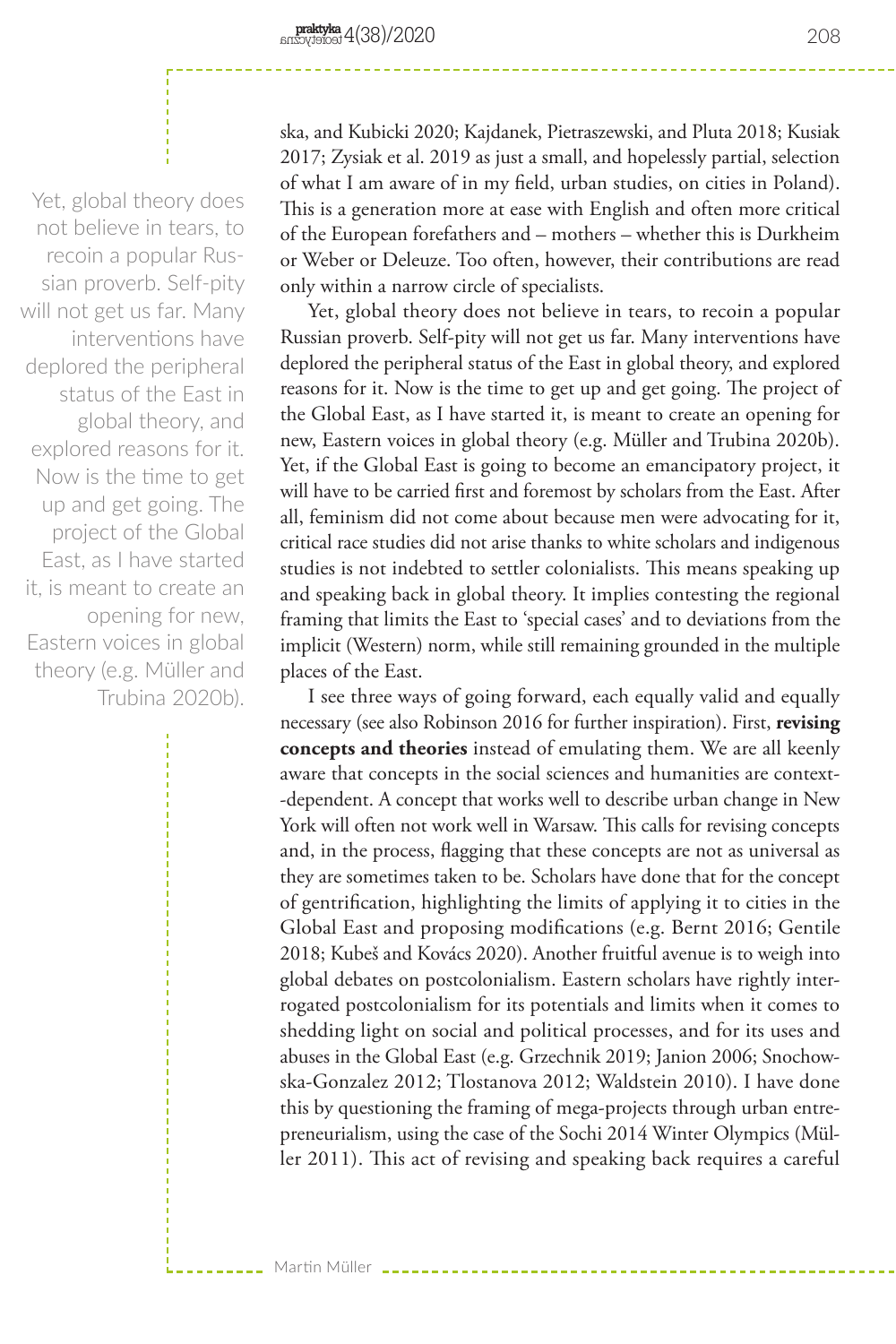choice of audience, aiming not primarily at regional specialists, but at theorizing with a global reach. It is for this reason that I chose to first publish "In search of the Global East", the article that is translated into Polish (see previous issue of *Praktyka Teoretyczna*), in the journal *Geopolitics* (Müller 2020a). This is an interdisciplinary journal read by political scientists, political economists and geographers, without a specific regional orientation.

The second way forward is to **engage in comparative research** beyond the Global East. The goal of this move is to destabilise regional and area studies framings, and to generate new conceptual insights through unexpected comparisons. Why not relate informality across Estonia, Germany and Guinea-Bissau (Tuvikene, Neves Alves, and Hilbrandt 2017)? Why not juxtapose urban activism in Eastern Europe and China (López and Yip 2020)? Why not examine cultural flagships in Ekaterinburg, Rio de Janeiro, Abu Dhabi and Hong Kong for their qualities as global buildings, as I am doing in a new project? Such comparisons would also deepen the links with scholars from other places who seek to decentre global theory and forge alliances, whether in the other Global Easts or the Global South.

The third avenue is to **extend theory**, to start here and move elsewhere. Scholars have done this by looking at temporality in urban development in Łódź and diagnosing an asynchronous modernity (Zysiak and Marzec 2020). A series of interventions seek to draw lessons from the East to analyse the populist and 'illiberal' turn in several Western countries, not least the US and the UK (Dzenovska and Kurtović 2018). Another effort looks at (post)socialist infrastructures and draws forward- -looking lessons for building and analysing infrastructures around the world (Tuvikene et al. 2020). I have worked with a colleague in Russia on reconceptualizing 'improvisation' as a practice of making do with uncertainty (Müller and Trubina 2020a). On a different note, I would be curious to see a theorization of the emergence of portals such as Sci- -Hub and LibGen in the Global East. Could this be a counterpoint and minor resistance to the corporate giants of the American West Coast that Sowa mentions?

Editing a handbook, as I was asked to do, would help advance along all of these three avenues. But it might also prematurely stake out the territory and smother an emergent discussion whose outlines we have barely started to discern. My experimental piece "In search of the Global East" appeared just two years ago – too short a time to move from experiment to institutionalisation in the form of a handbook. So I have said 'no' to the publisher. At least for now.

Global Theory Does Not Believe in Tears  $\overline{\phantom{a}}$ .

I see three ways of going forward, each equally valid and equally necessary (…). First, **revising concepts and theories** instead of emulating them. (…) The second way forward is to **engage in comparative research** beyond the Global East. (…) The third avenue is to **extend theory**, to start here and move elsewhere.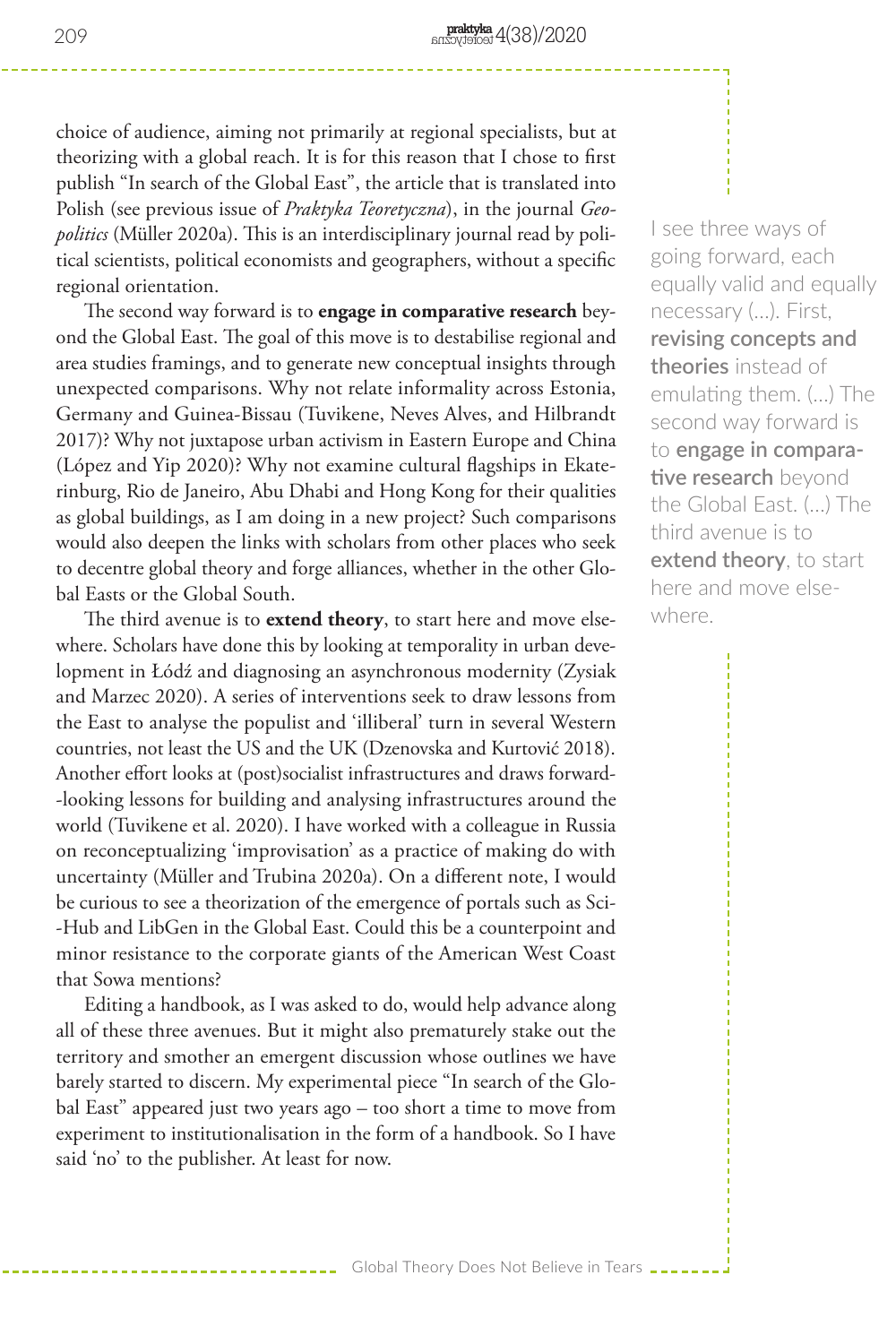### **References**

- Ahmed, Sara. 2010. *The Promise of Happiness*. Durham: Duke University Press.
- Bernt, Matthias. 2016. "How Post-Socialist Is Gentrification? Observations in East Berlin and Saint Petersburg." *Eurasian Geography and Economics* 57(4–5): 565–87. https://doi.org/10.1080/15387216.2 016.1259079.
- Boatcă, Manuela. 2006. "Semiperipheries in the World-System: Reflecting Eastern European and Latin American Experiences." *Journal of World-Systems Research* 12(2): 321–346. https://doi.org/10.5195/ jwsr.2006.362.
- Boym, Svetlana. 2017. *The Off-Modern*. New York: Bloomsbury Academic.
- Cabada, Ladislav. 2020. "Central Europe between the West and East: Independent Region, the Bridge, Buffer Zone or 'Eternal' Semi- -Periphery?" *Politics in Central Europe* 16(2): 419–432. https://doi. org/10.2478/pce-2020-0018.
- Comaroff, John L., and Jean Comaroff. 2011. *Theory from the South Or, How Euro-America Is Evolving Toward Africa*. Boulder: Paradigm.
- Dzenovska, Dace, and Larisa Kurtović. 2018. "Introduction: Lessons for Liberalism from the 'Illiberal East.'" *Society for Cultural Anthropology*. 2018. https://culanth.org/fieldsights/introduction-lessonsfor-liberalism-from-the-illiberal-east.
- Gentile, Michael. 2018. "Gentrifications in the Planetary Elsewhere: Tele-Urbanization, Schengtrification, Colour-Splashing, and the Mirage of 'More-than-Adequate' Critical Theory." *Urban Geography* 39(10): 1455–1464. https://doi.org/10.1080/02723638.2018.150 0248.
- Gierat-Bieroń, Bożena, Joanna Orzechowska-Wacławska, and Paweł Kubicki. 2020. *The European Capital of Culture 2016 Effect: How the ECOC Competition Changed Polish Cities*. Berlin: Peter Lang.
- Grzechnik, Marta. 2019. "The Missing Second World: On Poland and Postcolonial Studies." *Interventions* 21(7): 998–1014. https://doi. org/10.1080/1369801X.2019.1585911.

IMF. 2020. "World Economic Outlook Database."

Martin Müller

- Janion, Maria. 2006. *Niesamowita Słowiańszczyzna: Fantazmaty Literatury*. Kraków: Wydawnictwo Literackie.
- Kajdanek, Katarzyna, Igor Pietraszewski, and Jacek Pluta. 2018. *City and Power – Postmodern Urban Spaces in Contemporary Poland*. Berlin: Peter Lang.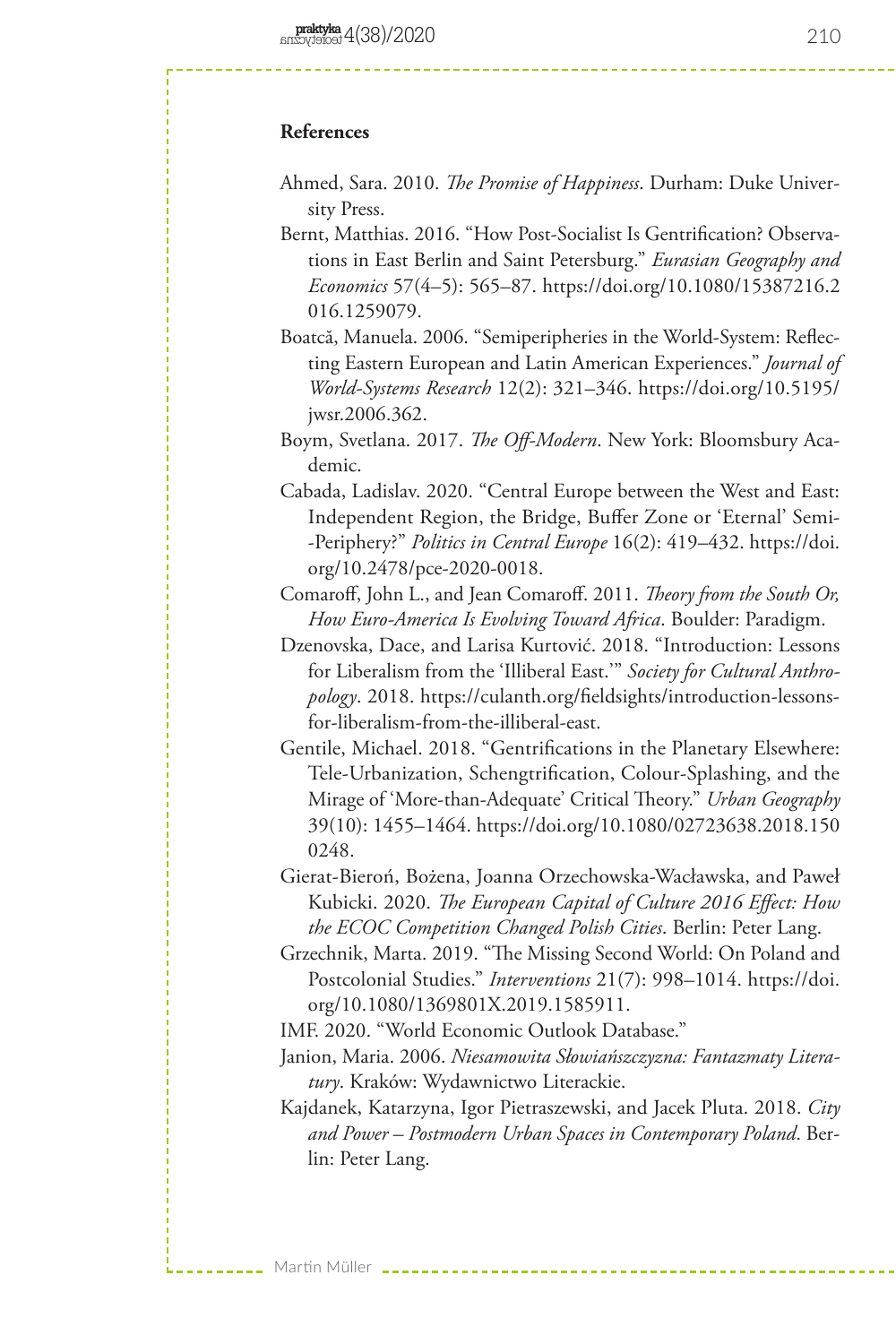- Kubeš, Jan, and Zoltán Kovács. 2020. "The Kaleidoscope of Gentrification in Post-Socialist Cities." *Urban Studies* 57(13): 2591–2611. https://doi.org/10.1177/0042098019889257.
- Kusiak, Joanna. 2017. *Chaos Warszawa*. Warszawa: Fundacja Bęc Zmiana.
- López, Miguel A. Martínez, and Ngai Ming Yip. 2020. "Special Issue: Urban Activism in Eastern Europe and China: Socio-Spatial Structures and Scales of Contention." *Journal of Urban Affairs* 42(2): 175. https://doi.org/10.1080/07352166.2020.1724733.
- Müller, Martin. 2011. "State Dirigisme in Megaprojects: Governing the 2014 Winter Olympics in Sochi." E*nvironment and Planning A* 43(9): 2091–2108. https://doi.org/10.1068/a43284.
- Müller, Martin. 2019. "Goodbye, Postsocialism!" *Europe-Asia Studies*  71(4): 533–50. https://doi.org/10.1080/09668136.2019.1578337.
- Müller, Martin. 2020a. "In Search of the Global East: Thinking between North and South." *Geopolitics* 25(3): 734–755. https://doi.org/10. 1080/14650045.2018.1477757.
- Müller, Martin. 2020b. "Восток Дело Тонкоe." *Социологическое Oбозрение / Russian Sociological Review* 19(4), in press.
- Müller, Martin. 2021. "Worlding Geography: From Linguistic Privilege to Decolonial Anywheres." *Progress in Human Geography*, forthcoming.
- Müller, Martin, and Elena Trubina. 2020a. "Improvising Urban Spaces, Inhabiting the in-Between." *Environment and Planning D: Society and Space* 38(4): 664–681. https://doi.org/10.1177/0263775820922235.
- Müller, Martin, and Elena Trubina. 2020b. "The Global Easts in Global Urbanism: Views from beyond North and South." *Eurasian Geography and Economics* 61(6): 1–9. https://doi.org/10.1080/15387216. 2020.1777443.
- Petrovici, Norbert. 2015. "Framing Criticism and Knowledge Production in Semi-Peripheries: Post-Socialism Unpacked." *Intersections: East European Journal of Society and Politics* 1(2): 80–102.
- Robinson, Jennifer. 2016. "Starting from Anywhere, Making Connections: Globalizing Urban Theory." *Eurasian Geography and Economics*  57(4–5): 643–657. https://doi.org/10.1080/15387216.2016.1271 617.
- Schurr, Carolin, and Elisabeth Militz. 2018. "The Affective Economy of Transnational Surrogacy." *Environment and Planning A: Economy and Space* 50(8): 1626–1645. https://doi.org/10.1177/0308518X18769652.
- Shklovsky, Viktor. 2005. *The Knight's Move*. Trans. Richard Sheldon. Normal: Dalkey Archive Press.

Snochowska-Gonzalez, Claudia. 2012. "Post-Colonial Poland – On an

Global Theory Does Not Believe in Tears  $\overline{\phantom{a}}$ .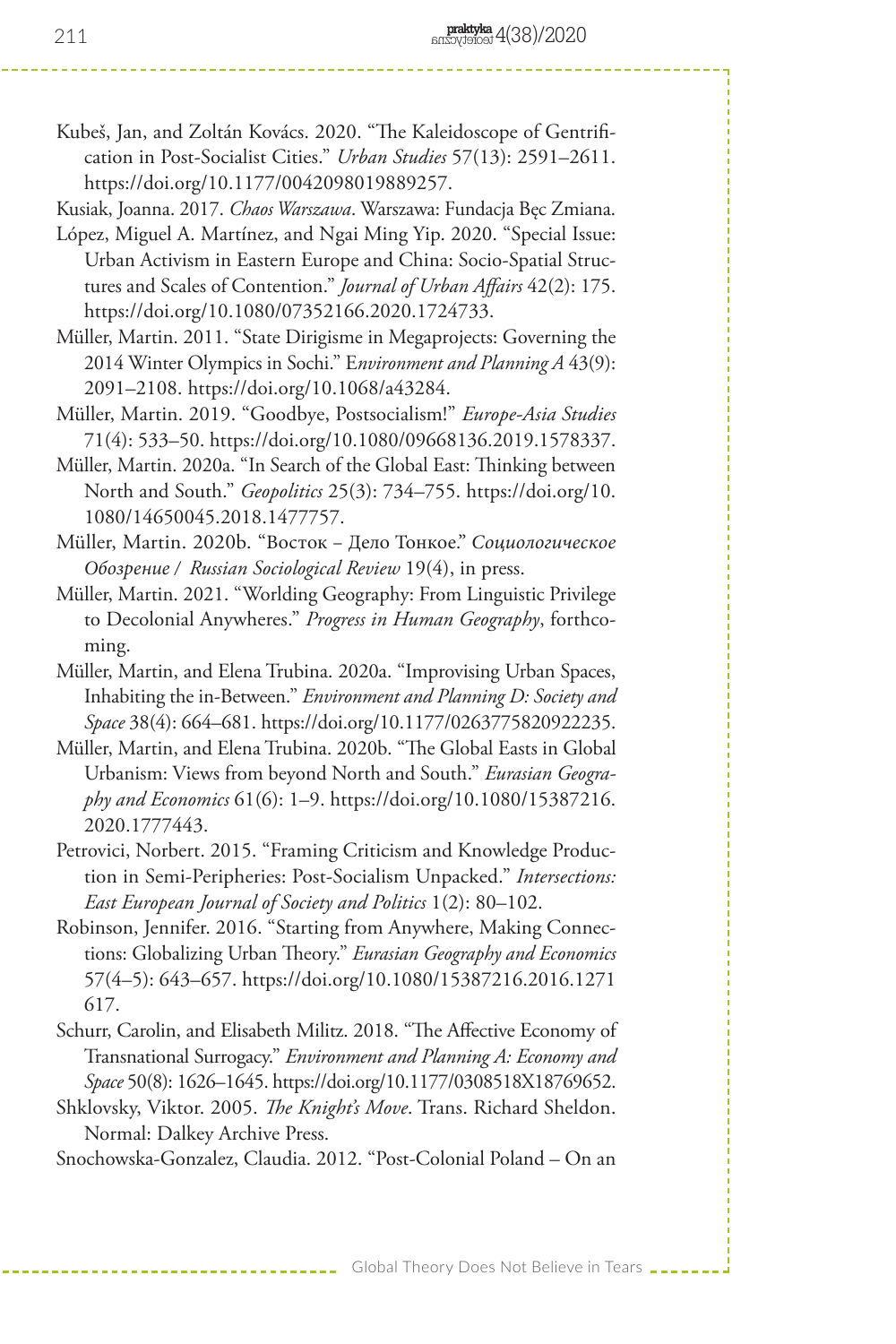Martin Müller

Unavoidable Misuse." *East European Politics and Societies* 26(4): 708–723. https://doi.org/10.1177/0888325412448473.

- Sousa Santos, Boaventura de. 2014. *Epistemologies of the South: Justice Against Epistemicide*. London: Routledge.
- Tlostanova, Madina. 2012. "Postsocialist ≠ Postcolonial? On Post-Soviet Imaginary and Global Coloniality." *Journal of Postcolonial Writing*  48(2): 130–142. https://doi.org/10.1080/17449855.2012.658244.
- Tlostanova, Madina. 2015. "Can the Post-Soviet Think?" *Intersections: East European Journal of Society and Politics* 1(2): 38–58.
- Trubina, Elena, David Gogishvili, Nadja Imhof, and Martin Müller. 2020. "A Part of the World or Apart from the World? The Postsocialist Global East in the Geopolitics of Knowledge." *Eurasian Geography and Economics* 61(6): 1–27. https://doi.org/10.1080/15387 216.2020.1785908.
- Tuvikene, Tauri, Susana Neves Alves, and Hanna Hilbrandt. 2017. "Strategies for Relating Diverse Cities: A Multi-Sited Individualising Comparison of Informality in Bafatá, Berlin and Tallinn." *Current Sociology* 65(2): 276–288. https://doi.org/10.1177/0011392116657298.
- Tuvikene, Tauri, Wladimir Sgibnev, Daniela Zupan, Deana Jovanović, and Carola S. Neugebauer. 2020. "Post-Socialist Infrastructuring." *Area* 52(3): 575–582. https://doi.org/10.1111/area.12590.
- Vliegenthart, Arjan. 2010. "Bringing Dependency Back In: The Economic Crisis in Post-Socialist Europe and the Continued Relevance of Dependent Development." *Historical Social Research / Historische Sozialforschung* 35(2 (132)): 242–265.
- Waldstein, Maxim. 2010. "Theorizing the Second World: Challenges and Prospects." *Ab Imperio* 1: 98–117. https://doi.org/10.1353/ imp.2010.0002.
- Zysiak, Agata, and Wiktor Marzec. 2020. "Historicizing the Asynchronous Modernity in the Global East." *Eurasian Geography and Economics* early online (November). https://doi.org/10.1080/1538721 6.2020.1838311.
- Zysiak, Agata, Kamil Śmiechowski, Kamil Piskała, Wiktor Marzec, Kaja Kaźmierska, and Jacek Burski. 2019. *From Cotton and Smoke: Lodź - Industrial City and Discourses of Asynchronous Modernity, 1897-1994*. Kraków: Wydawnictwo Uniwersytetu Jagiellońskiego.